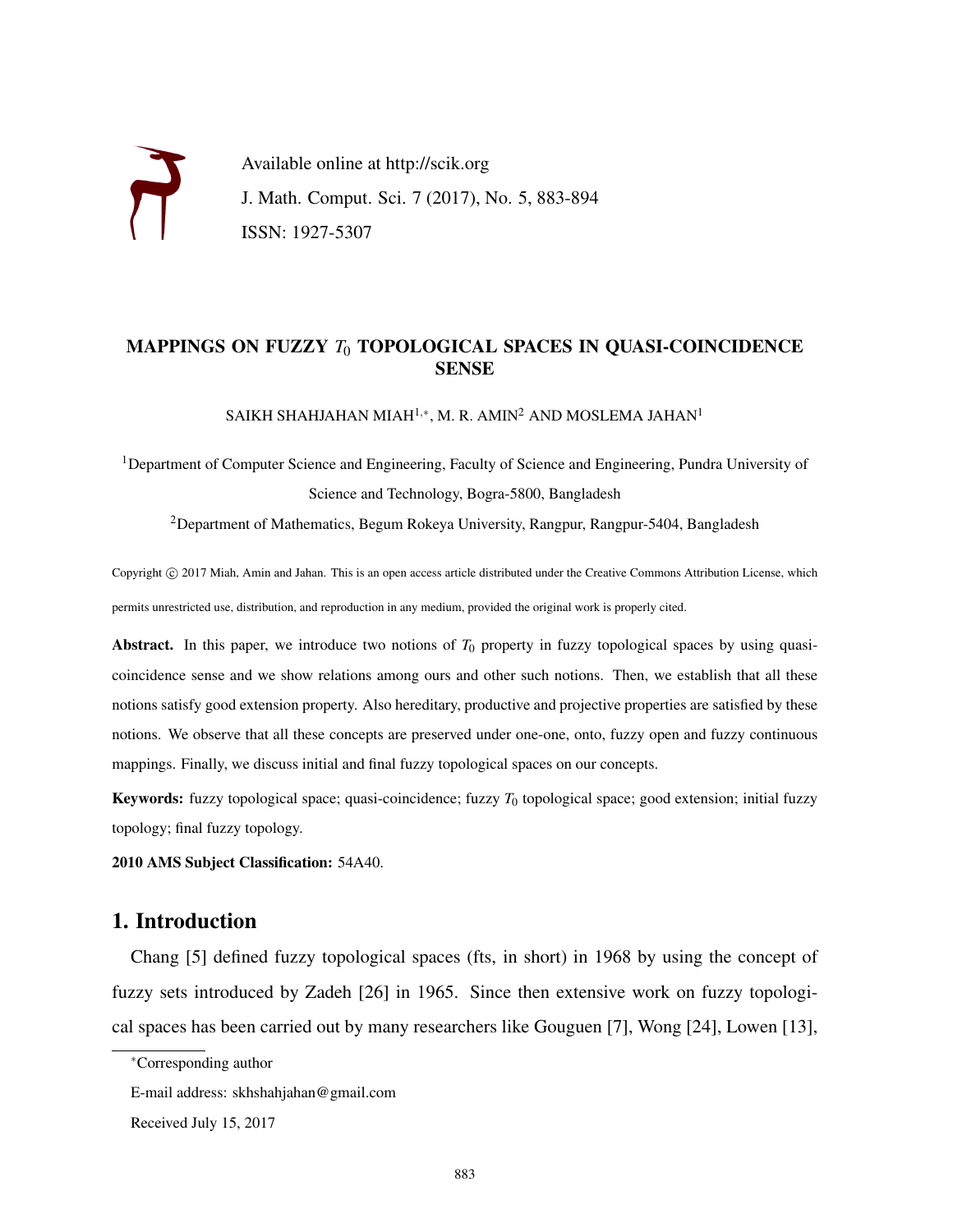Warren [23], Hutton [10] and others. Separation axioms are important parts in fuzzy topological spaces. Many works [6, 1, 8, 3, 19, 20, 21] on separation axioms have been done by researchers. Among those axioms, fuzzy  $T_0$  type is one and it has been already introduced in the literature. There are many articles on fuzzy  $T_0$  topological space which are created by many authors like P. Wuyts and R. Lowen [25], D. M. Ali [1], Srivastava et al. [22], M. S. Hossain and D. M. Ali [9] and many others.

The purpose of this paper is to further contribute to the development of fuzzy topological spaces specially on fuzzy  $T_0$  topological spaces. In the present paper, fuzzy  $T_0$  topological space is defined by using quasi-coincidence sense and relations among the given and other such notions are shown here. It is showed that the good extension property is satisfied on our notions. It is also showed that the hereditary, order preserving, productive, and projective properties hold on the new concepts. In the last section of this paper, initial and final fuzzy topological spaces are discussed on author's concept.

## 2. Preliminaries

In this section, we recall some concepts occurring in the papers [1, 26] which will be needed in the sequel. In the present paper, *X* and *Y* always denote non empty sets and  $I = [0,1], I_1 =$  $[0,1)$ . The class of all fuzzy sets on a non empty set *X* is denoted by  $I<sup>X</sup>$  and fuzzy sets on *X* are denoted as *u*, *v*,*w* etc. Crisp subsets of *X* are denoted by capital letters *U*,*V*,*W* etc. throughout this paper.

**Definition 2.1.** [26] A function  $u$  from  $X$  into the unit interval  $I$  is called a fuzzy set in  $X$ . For every  $x \in X$ ,  $u(x) \in I$  is called the grade of membership of x in u.

**Definition 2.2.** [16] A fuzzy set *u* in *X* is called a fuzzy singleton if and only if  $u(x) = r, 0 < r \leq$ 1, for a certain  $x \in X$  and  $u(y) = 0$  for all points y of X except x. The fuzzy singleton is denoted by  $x_r$  and  $x$  is its support. The class of all fuzzy singletons in  $X$  will be denoted by  $S(X)$ . If  $u \in I^X$  and  $x_r \in S(X)$ , then we say that  $x_r \in u$  if and only if  $r \le u(x)$ .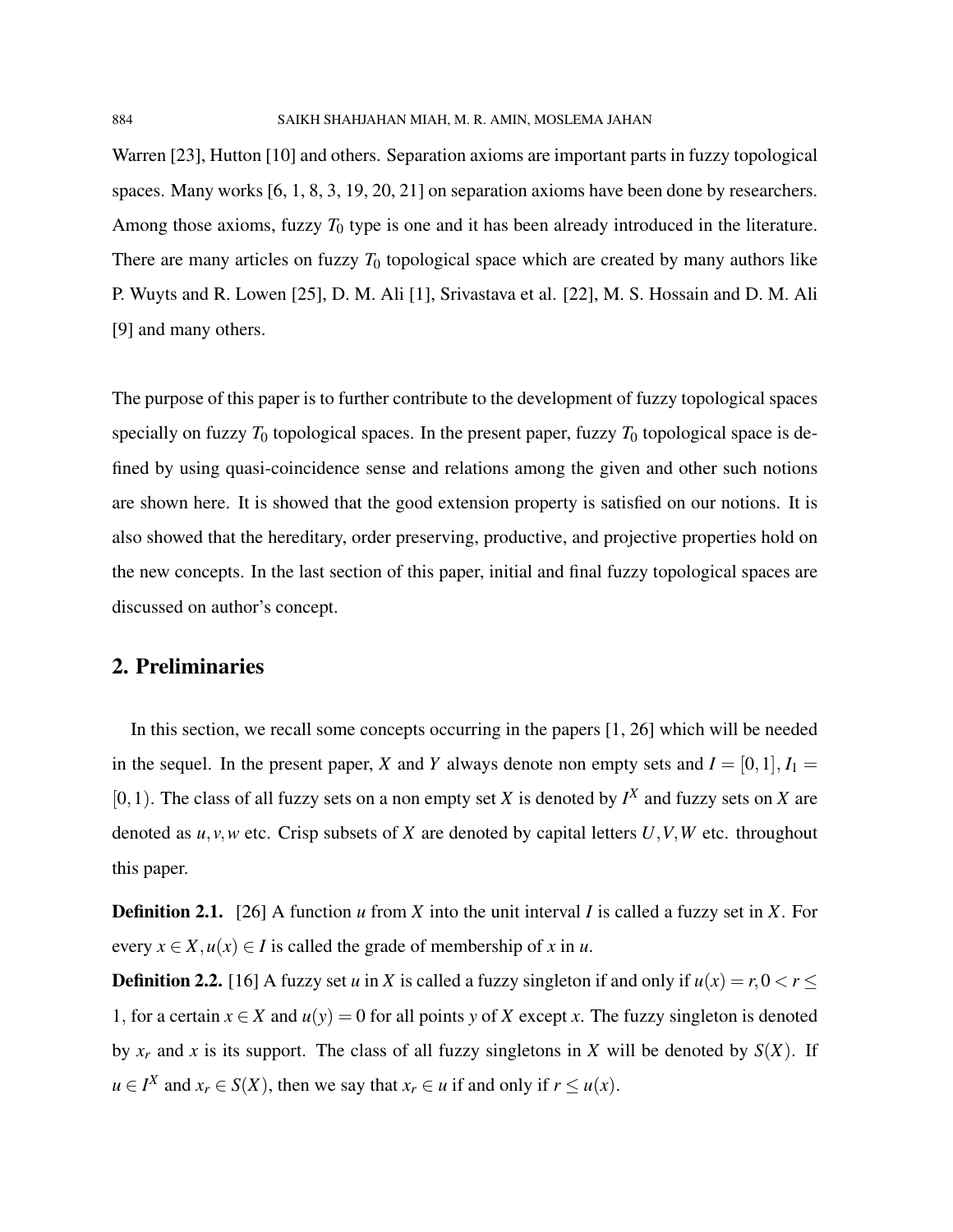**Definition 2.3.** [11] A fuzzy singleton  $x_r$  is said to be quasi-coincidence with *u*, denoted by *x*<sub>*r</sub>* $qu$  if and only if  $u(x) + r > 1$ . If  $x_r$  is not quasi-coincidence with *u*, we write  $x_r\bar{q}u$  and defined</sub> as  $u(x) + r \leq 1$ .

Definition 2.4. [5] Let *f* be a mapping from a set *X* into a set *Y* and *u* be a fuzzy subset of *X*. Then *f* and *u* induce a fuzzy subset *v* of *Y* defined by

 $v(y) = \sup\{u(x)\}$  if  $x \in f^{-1}[\{y\}] \neq \emptyset, x \in X$ 

 $= 0$  otherwise.

Definition 2.5. [5] Let *f* be a mapping from a set *X* into a set *Y* and *v* be a fuzzy subset of *Y*. Then the inverse of *v* written as  $f^{-1}(v)$  is a fuzzy subset of *X* defined by  $f^{-1}(v)(x) = v(f(x))$ , for  $x \in X$ .

**Definition 2.6.** [5] Let  $I = [0, 1]$ , X be a non empty set and  $I<sup>X</sup>$  be the collection of all mappings from *X* into *I*, *i*.*e*. the class of all fuzzy sets in *X*. A fuzzy topology on *X* is defined as a family *t* of members of  $I<sup>X</sup>$ , satisfying the following conditions.

 $(i)$  1, 0  $\in$  *t*,

(*ii*) If  $u \in t$  for each  $i \in \Lambda$ , then  $\bigcup_{i \in \Lambda} u_i \in t$ , where  $\Lambda$  is an index set.

(iii) If 
$$
u, v \in t
$$
 then  $u \cap v \in t$ .

The pair  $(X, t)$  is called a fuzzy topological space (in short fts) and members of  $t$  are called *t* −*open* fuzzy sets.

**Definition 2.7.** [17] The function  $f : (X,t) \to (Y,s)$  is called fuzzy continuous if and only if for every  $v \in s$ ,  $f^{-1}(v) \in t$ , the function *f* is called fuzzy homeomorphic if and only if *f* is bijective and both  $f$  and  $f^{-1}$  are fuzzy continuous.

**Definition 2.8.** [15] The function  $f : (X,t) \to (Y,s)$  is called fuzzy open if and only if for every open fuzzy set *u* in  $(X, t)$ ,  $f(u)$  is open fuzzy set in  $(Y, s)$ .

**Definition 2.9.** [12] Let  $\{X_i, i \in \Lambda\}$ , be any class of sets and let *X* denotes the Cartesian product of these sets, *i.e.X* =  $\prod_{i \in \Lambda} X_i$ . Note that *X* consists of all points  $p = \langle a_i, i \in \Lambda \rangle$ , where  $a_i \in X_i$ . Recall that, for each  $j_0 \in \Lambda$ , we define the projection  $\pi_{j_0}$  from the product set *X* to the coordinate space  $X_{j_0}$ , i.e.  $\pi_{j_0} : X \longrightarrow X_{j_0}$  by  $\pi_{j_0}(< a_i, i \in \Lambda>) = a_{j_0}$ .

**Definition 2.10.** [24] Let  $\{X_i, i \in \Lambda\}$  be a family of non empty sets. Let  $X = \prod_{i \in \Lambda} X_i$  be the usual product of  $X_i$ 's and let  $\pi_i$  be the projection from *X* into  $X_i$ . Further assume that each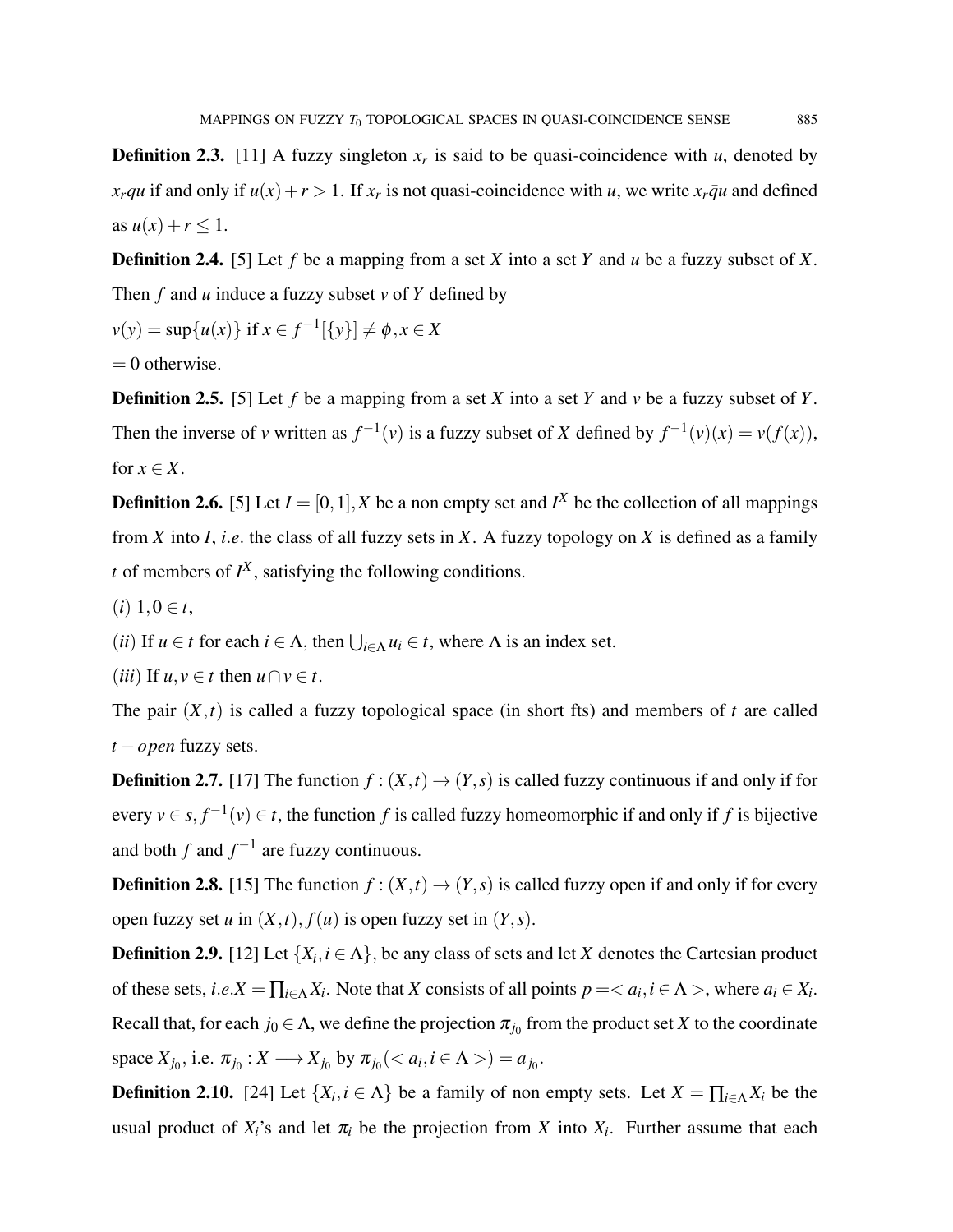$X_i$  is a fuzzy topological space with fuzzy topology  $t_i$ . Now, the fuzzy topology generated by  $\{\pi_i^{-1}$  $i_i^{-1}(b_i)$ :  $b_i \in t_i, i \in \Lambda$  as a sub basis, is called the product fuzzy topology on *X*. Clearly if *w* is a basis element in the product, then there exist  $i_1, i_2, i_3, ..., i_n \in \Lambda$  such that  $w(x) = \min\{b_i(x_i) :$  $i = 1, 2, 3, ..., n$ , where  $x = (x_i)_{i \in \Lambda} \in X$ .

**Definition 2.11.** [18] Let *f* be a real valued function on a topological space. If  $\{x : f(x) > \alpha\}$ is open for every real  $\alpha$ , then f is called lower semi continuous function.

**Definition 2.12.** [13] Let *X* be a non empty set and *T* be a topology on *X*. Let  $t = \omega(T)$  be the set of all lower semi continuous functions from  $(X, T)$  to *I* (with usual topology). Thus  $\omega(T) = \{u \in I^X : u^{-1}(\alpha, 1] \in T\}$  for each  $\alpha \in I_1$ . It can be shown that  $\omega(T)$  is a fuzzy topology on *X*.

Definition 2.13. [14] The initial fuzzy topology on a set *X* for the family of fuzzy topological spaces  $\{(X_i, t_i)_{i \in \Lambda}\}\$  and the family of functions  $\{f_i: X \to (X_i, t_i)\}_{i \in \Lambda}\$  is the smallest fuzzy topology on *X* making each *f<sup>i</sup>* fuzzy continuous. It is easily seen that it is generated by the family  ${f_i^{-1}}$  $\sum_{i}^{i-1} (u_i)$  :  $u_i \in t_i$ }<sub>*i*∈Λ</sub>.

**Definition 2.14.** [14] The final fuzzy topology on a set *X* for the family of fuzzy topological spaces  $\{(X_i, t_i)_{i \in \Lambda}\}\$  and the family of functions  $\{f_i: (X_i, t_i) \to X\}_{i \in \Lambda}\$  is the finest fuzzy topology on *X* making each *f<sup>i</sup>* fuzzy continuous.

**Theorem 2.1.** [2] A bijective mapping from an fts  $(X,t)$  to an fts  $(Y,s)$  preserves the value of a fuzzy singleton (fuzzy point). Note: Preimage of any fuzzy singleton (fuzzy point) under bijective mapping preserves its value.

# 3. Main results

In this section, we discuss about our notions and findings. Some well-known properties are discussed here by using our concepts.

**Definition 3.1.** A fuzzy topological space  $(X,t)$  is called

(*a*)  $FT_0(i)$  if and only if for any pair  $x_r, y_s \in S(X)$  with  $x \neq y$ , there exists  $u \in t$  such that  $x_r q u$ ,  $y_s \bar{q} u$ , or there exists  $v \in t$  such that  $y_s q v$ ,  $x_r \bar{q} v$ .

(*b*)  $FT_0(ii)$  if and only if for any pair  $x_r, y_s \in S(X)$  with  $x \neq y$ , there exists  $u \in t$  such that  $x_r q u$ ,  $y_s \cap u = 0$  or there exists  $v \in t$  such that  $y_s q v$ ,  $x_r \cap v = 0$ .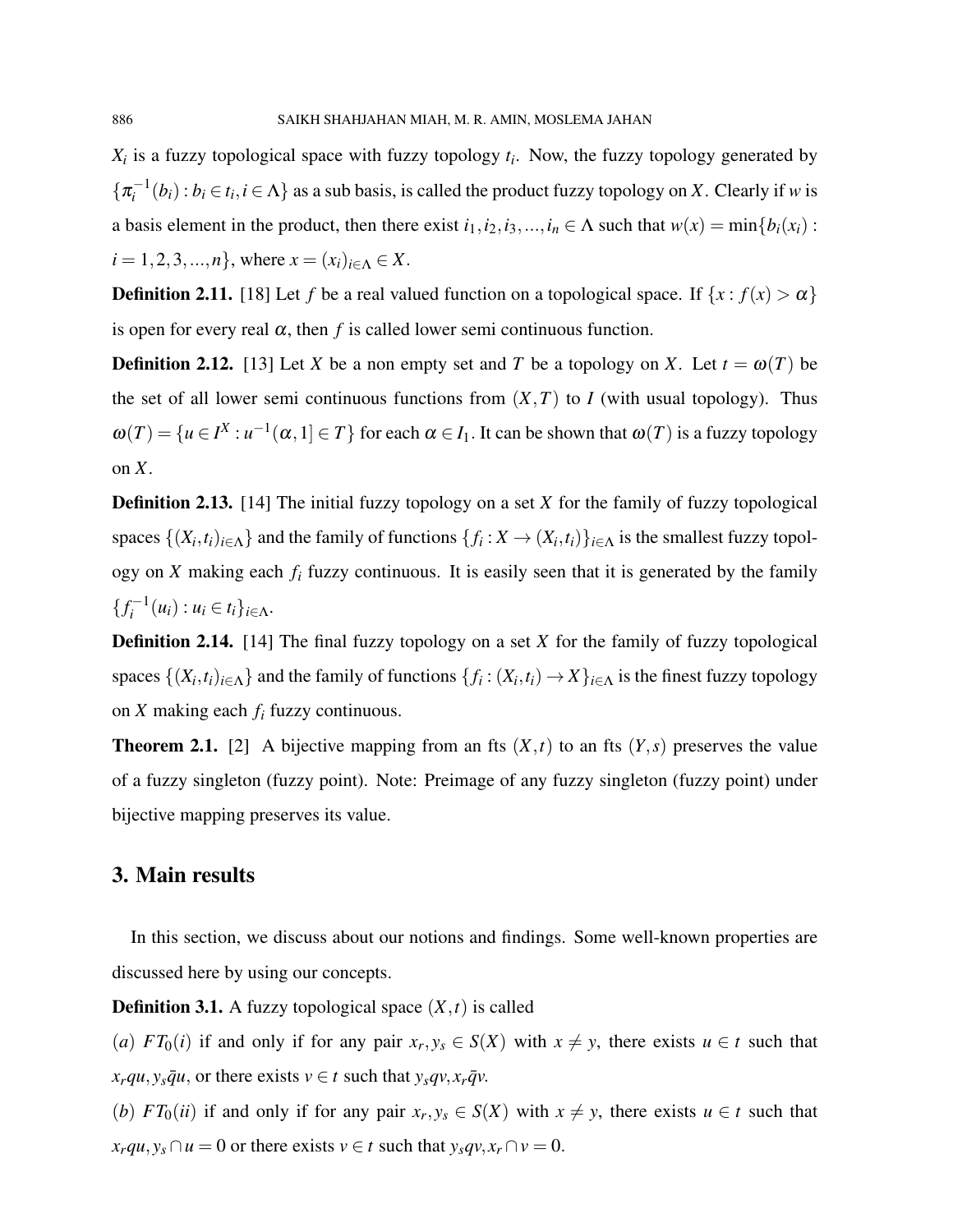(*c*) ([22]) *FT*<sub>0</sub>(*iii*) if and only if for any pair *x*, *y* ∈ *X* with  $x \neq y$ , there exists  $u \in t$  such that  $u(x) = 1$ ,  $u(y) = 0$  or there exists  $v \in t$  such that  $v(y) = 1$ ,  $v(x) = 0$ .

**Example 3.1.** Let  $X = \{x, y\}$ ,  $u \in I^X$ , where  $u(x) = 1$ ,  $u(y) = 0$ . Consider the fuzzy topology *t* on *X* generated by  $\{0, u, 1\}$ . Let  $x_r, y_s$  be fuzzy points in *X* with  $x \neq y$ . Then  $u(x) + r > 1$  and  $u(y) + s \le 1$  for  $r, s \in (0,1]$ . Therefore  $x_rqu, y_s\bar{q}u$ . This shows that  $(X,t)$  is  $FT_0(i)$ . Also, as  $u(y) = 0$ ,  $y_s \cap u = 0$ . Thus,  $(X, t)$  is  $FT_0(ii)$ .

**Theorem 3.1.** For a fuzzy topological space  $(X,t)$  the following implications are true:

 $FT_0(ii) \Rightarrow FT_0(i)$ ,  $FT_0(iii) \Rightarrow FT_0(i)$ ,  $FT_0(iii) \Rightarrow FT_0(ii)$ 

But, in general the converse is not true.

**Proof:**  $FT_0(ii) \Rightarrow FT_0(i)$ : Let  $(X,t)$  be a fuzzy topological space and  $(X,t)$  is  $FT_0(ii)$ . Also let  $x_r, y_s$  be fuzzy singletons in *X* with  $x \neq y$ . Since  $(X, t)$  is  $T_0(ii)$  fuzzy topological space, there exists *u* ∈ *t* such that  $x_r q u$ ,  $y_s \cap u = 0$  or there exists  $v \in t$  such that  $y_s q v$ ,  $x_r \cap v = 0$ .

To prove  $(X, t)$  is  $FT_0(i)$ , it is only needed to prove that  $y_s\bar{q}u$ .

Now,  $y_s \cap u = 0 \Rightarrow u(y) = 0 \Rightarrow u(y) + s \leq 1 \Rightarrow y_s \bar{q}u$ 

It follows that there exists  $u \in t$  such that  $x_rqu, y_s\bar{q}u$ . Hence, it is clear that  $(X, t)$  is  $FT_0(i)$ . To show  $FT_0(i) \neq FT_0(ii)$ , we give a counter example.

**Counter example 3.1.** Let  $X = \{x, y\}$  and  $u \in I^X$  be given by  $u(x) = 1$ ,

 $u(y) = 0.1$ . Consider the fuzzy topology *t* on *X* generated by  $\{0, u, 1\}$ .

For  $0 < r \leq 1, 0 < s < 0.9$ ,

 $u(x) + r > 1 \Rightarrow x_r q u$  and,  $u(y) + s \leq 1 \Rightarrow y_s \bar{q} u$ 

Hence,  $(X,t)$  is  $FT_0(i)$ . But  $u(y) \neq 0 \Rightarrow y_s \cap u \neq 0$  Hence,  $(X,t)$  is not  $FT_0(ii)$ .

**Proof:**  $FT_0(iii) \Rightarrow FT_0(i)$ : Let  $(X,t)$  be a fuzzy topological space and  $(X,t)$  is  $FT_0(iii)$ . Also let  $x_r$ ,  $y_s$  be fuzzy singletons in *X* with  $x \neq y$ . Since  $(X,t)$  is  $FT_0(iii)$  fuzzy topological space, there exists  $u \in t$  such that  $u(x) = 1$ ,  $u(y) = 0$  or there exists  $v \in t$  such that  $v(y) = 1$ ,  $v(x) = 0$ . To prove  $(X, t)$  is  $FT_0(i)$ , it is needed to prove that  $x_rqu$ ,  $y_s\bar{q}u$ . Now,  $u(x) = 1 \Rightarrow u(x) + r > 1$ , for any  $r \in (0,1] \Rightarrow x_r q u$ 

and  $u(y) = 0 \Rightarrow u(y) + s \le 1$ , for any  $s \in (0, 1] \Rightarrow y_s \bar{q}u$ .

It follows that there exists  $u \in t$  such that  $x_rqu$ ,  $y_s\bar{q}u$ . Hence,  $(X, t)$  is  $FT_0(i)$ . To show  $FT_0(i) \neq$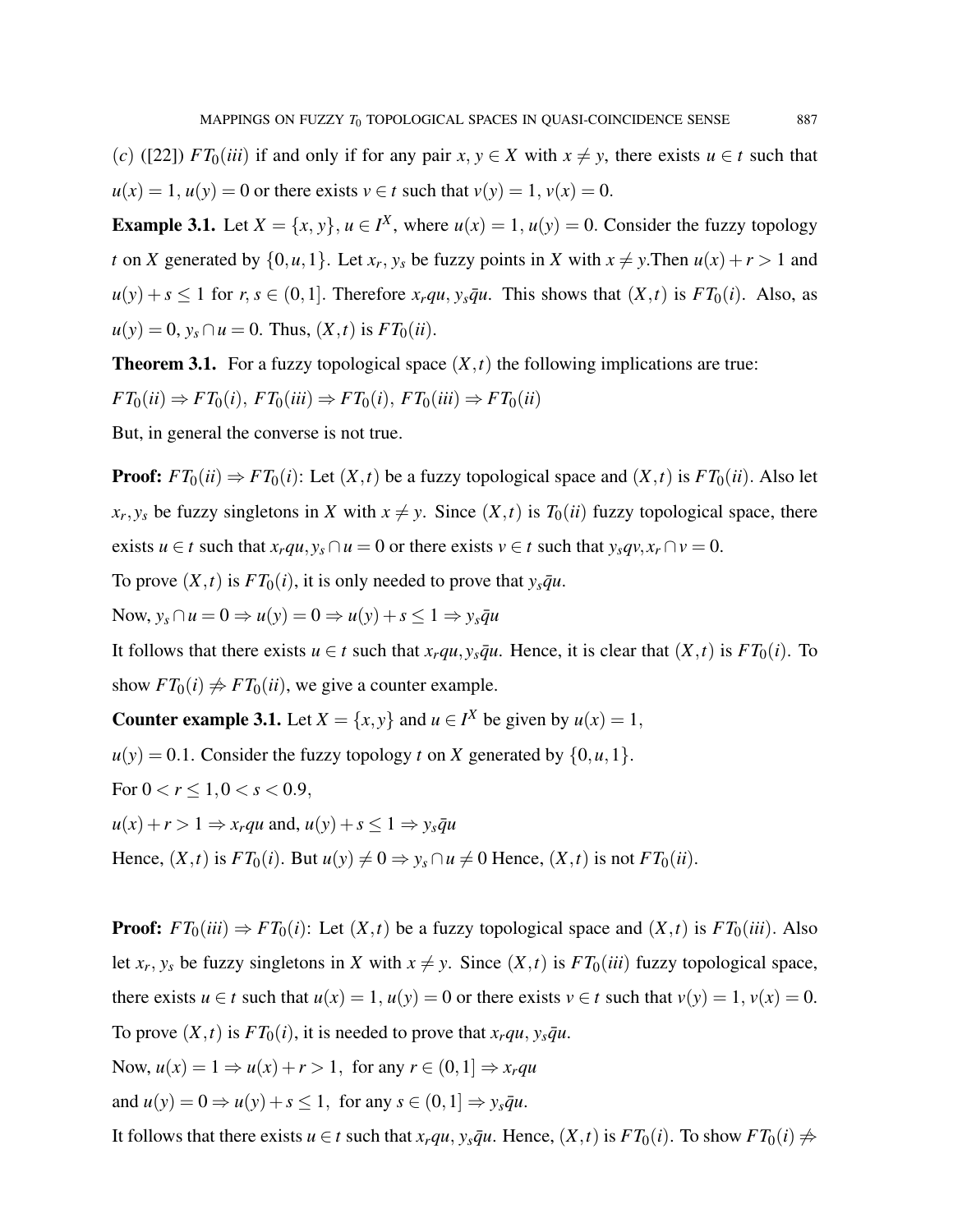$FT<sub>0</sub>(iii)$ , we give a counter example.

**Counter example 3.2.** Let  $X = \{x, y\}$  and  $u \in I^X$  be given by

 $u(x) = 1 - \varepsilon$ ,  $u(y) = 0$ , where  $\varepsilon = \frac{r}{2}$  $\frac{r}{2}$  *for*  $r \in (0,1]$ . Consider the fuzzy topology *t* on *X* generated by  $\{0, u, 1\}$ .

Then,  $u(x) = 1 - \frac{r}{2} \Rightarrow u(x) + \frac{r}{2} = 1 \Rightarrow u(x) + r > 1 \Rightarrow x_r q u$  and,  $u(y) + s \le 1 \Rightarrow y_s \bar{q} u$ . Hence,  $(X,t)$  is  $FT_0(i)$ . But  $u(x) \neq 1$ . Thus,  $(X,t)$  is not  $FT_0(iii)$ .

**Proof:**  $FT_0(iii) \Rightarrow FT_0(ii)$ : Let  $(X,t)$  be a fuzzy topological space and  $(X,t)$  is  $FT_0(iii)$ . Also let  $x_r$ ,  $y_s$  be fuzzy singletons in *X* with  $x \neq y$ . Since  $(X,t)$  is  $FT_0(iii)$  fuzzy topological space, there exists  $u \in t$  such that  $u(x) = 1$ ,  $u(y) = 0$  or there exists  $v \in t$  such that  $v(y) = 1$ ,  $v(x) = 0$ . To prove  $(X, t)$  is  $FT_0(ii)$ , it is needed to prove that  $x_rqu, y_s \cap u = 0$ . Now,  $u(x) = 1 \Rightarrow u(x) + r > 1$ , for any  $r \in (0, 1] \Rightarrow x_r q u$ and  $u(y) = 0 \Rightarrow y_s \cap u = 0$ . It follows that there exists  $u \in t$  such that  $x_r q u, y_s \cap u = 0$ . Hence,  $(X,t)$  is  $FT_0(ii)$ . To show  $FT_0(ii) \neq FT_0(iii)$ , we give a counter example.

**Counter example 3.3.** Let  $X = \{x, y\}$  and  $u \in I^X$  be given by

 $u(x) = 1 - \varepsilon$ ,  $u(y) = 0$ , where  $\varepsilon = \frac{r}{2}$  $\frac{r}{2}$  *for*  $r \in (0,1]$ . Consider the fuzzy topology *t* on *X* generated by  $\{0, u, 1\}$ .

Then,  $u(x) = 1 - \frac{r}{2} \Rightarrow u(x) + \frac{r}{2} = 1 \Rightarrow u(x) + r > 1 \Rightarrow x_r qu$  and,  $u(y) = 0 \Rightarrow y_s \cap u = 0$ . Hence,  $(X,t)$  is  $FT_0(ii)$ . But,  $u(x) \neq 1$ . Hence,  $(X,t)$  is not  $FT_0(iii)$ . This completes the proof.

Now, we shall show that our notions satisfy the good extension property.

**Theorem 3.2.** Let  $(X, T)$  be a topological space. Consider the following statements:

 $(1)$   $(X, T)$  be a  $T_0$  Topological Space

(2)  $(X, \omega(T))$  be an  $FT_0(i)$  space.

(3)  $(X, \omega(T))$  be an  $FT_0(ii)$  space.

The following implications are true:

$$
(1) \Leftrightarrow (2), (1) \Leftrightarrow (3).
$$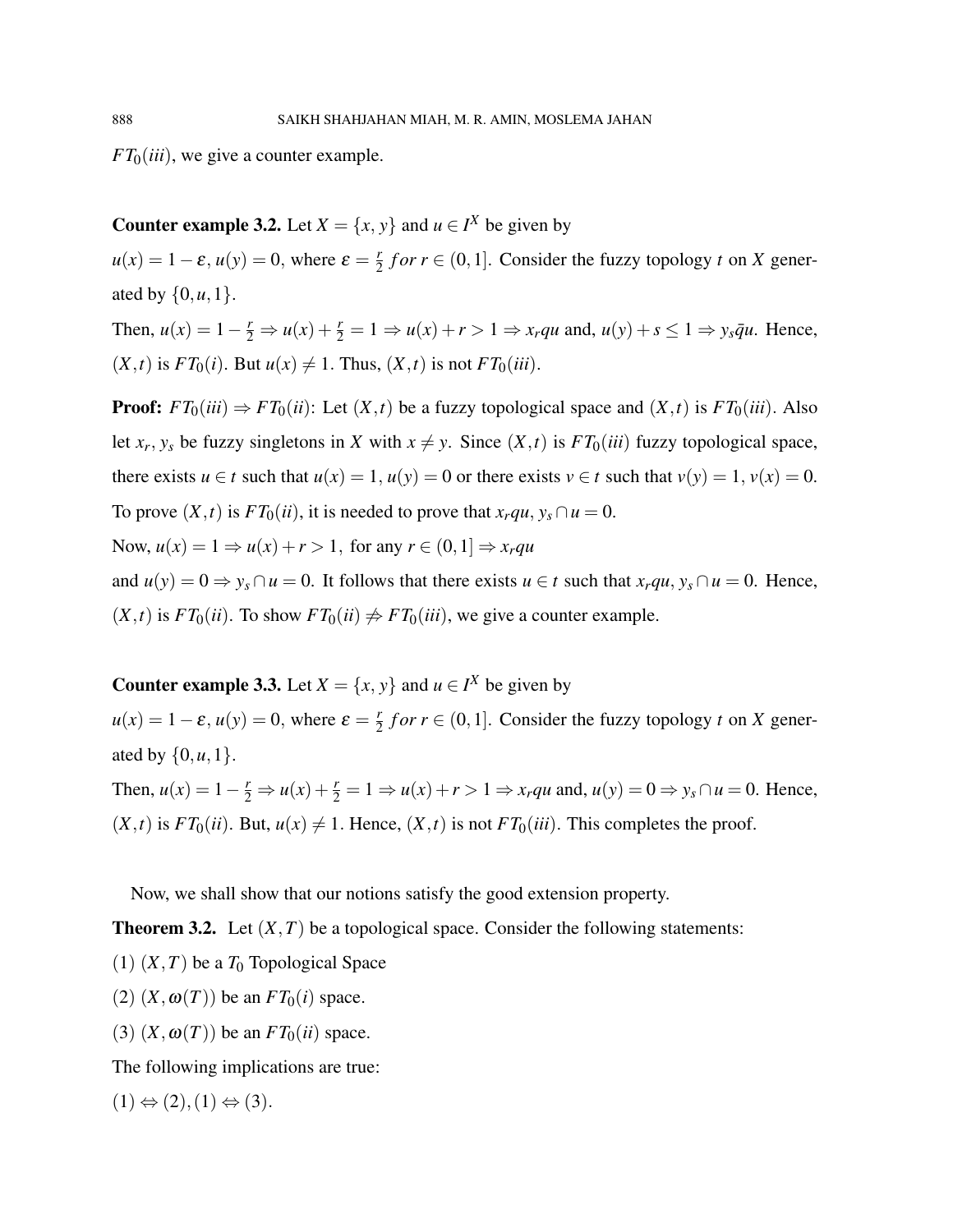**Proof of**  $(1) \Leftrightarrow (2)$ : Let  $(X, T)$  be a topological space and  $(X, T)$  is  $T_0$ . We have to prove that  $(X, \omega(T))$  is  $FT_0(i)$ . Let  $x_r, y_s$  be fuzzy points in *X* with  $x \neq y$ . Since  $(X, T)$  is  $T_0$  topological space, we have, there exists  $U \in T$  such that  $x \in U, y \notin U$ . From the definition of lower semi continuous we have  $1_U \in \omega(T)$  and  $1_U(x) = 1, 1_U(y) = 0$ . Then

 $1_U(x) + r > 1 \Rightarrow x_r q 1_U$  and  $1_U(y) + s \leq 1 \Rightarrow y_s \bar{q} 1_U$ 

It follows that there exists  $1_U \in \omega(T)$  such that  $x_r q 1_U, y_s \bar{q} 1_U$ . Hence  $(X, \omega(T))$  is  $FT_0(i)$ . Thus  $(1) \Rightarrow (2)$  holds.

Conversely, let  $(X, \omega(T))$  be a fuzzy topological space and  $(X, \omega(T))$  is  $FT_0(i)$ . We have to prove that  $(X, T)$  is  $T_0$ . Let *x*, *y* be points in *X* with  $x \neq y$ . Since  $(X, \omega(T))$  is  $FT_0(i)$  topological space, we have, for any fuzzy singletons  $x_r, y_r$  in *X*, there exists  $u \in t$  such that  $x_rqu, y_r\bar{q}u$  or there exists  $v \in t$  such that  $y_r q v, x_r \bar{q} v$ .

Now, 
$$
x_r qu \Rightarrow u(x) + r > 1 \Rightarrow u(x) > 1 - r = \alpha \Rightarrow x \in u^{-1}(\alpha, 1]
$$
  
and  $y_r \bar{q} u \Rightarrow u(y) + r \le 1 \Rightarrow u(y) \le 1 - r = \alpha \Rightarrow u(y) \le \alpha \Rightarrow y \notin u^{-1}(\alpha, 1]$   
Also,  $u^{-1}(\alpha, 1] \in T$ . It follows that  $\exists u^{-1}(\alpha, 1] \in T$  such that  $x \in u^{-1}(\alpha, 1]$ ,  
 $y \notin u^{-1}(\alpha, 1]$ . Thus (2)  $\Rightarrow$  (1) holds. Similarly, we can prove that (1)  $\Leftrightarrow$  (3).

Now, we shall show that our notions satisfy the hereditary property.

**Theorem 3.3.** Let  $(X, t)$  be a fuzzy topological space,  $A \subseteq X$ ,  $t_A = \{u/A : u \in t\}$ , then  $(a)$   $(X,t)$  is  $FT_0(i) \Rightarrow (A,t_A)$  is  $FT_0(i)$ (*b*)  $(X,t)$  is  $FT_0(ii) \Rightarrow (A,t_A)$  is  $FT_0(ii)$ .

**Proof of** (*a*) : Let  $(X,t)$  be a fuzzy topological space and  $(X,t)$  is  $FT_0(i)$ . We have to prove that  $(A, t_A)$  is  $FT_0(i)$ . Let  $x_r, y_s$  be fuzzy singletons in *A* with  $x \neq y$ . Since  $A \subseteq X$ , these fuzzy singletons are also fuzzy singletons in *X*. Also since  $(X, t)$  is  $FT<sub>0</sub>(i)$  fuzzy topological space, we have, there exists  $u \in t$  such that  $x_r q u$ ,  $y_s \bar{q} u$  or there exists  $v \in t$  such that  $y_s q v$ ,  $x_r \bar{q} v$ . For  $A \subseteq X$ , we have  $u/A \in t$ .

Now,  $x_r q u \Rightarrow u(x) + r > 1$ ,  $x \in X \Rightarrow u/A(x) + r > 1$ ,  $x \in A \subseteq X \Rightarrow x_r q u/A$ and  $y_s\bar{q}u \Rightarrow u(y) + s \leq 1$ ,  $y \in X \Rightarrow u/A(y) + s \leq 1$ ,  $y \in A \subseteq X \Rightarrow y_s\bar{q}u/A$ Hence,  $(A, t_A)$  is  $FT_0(i)$ . Proof of (*b*) is similar to proof of (*a*).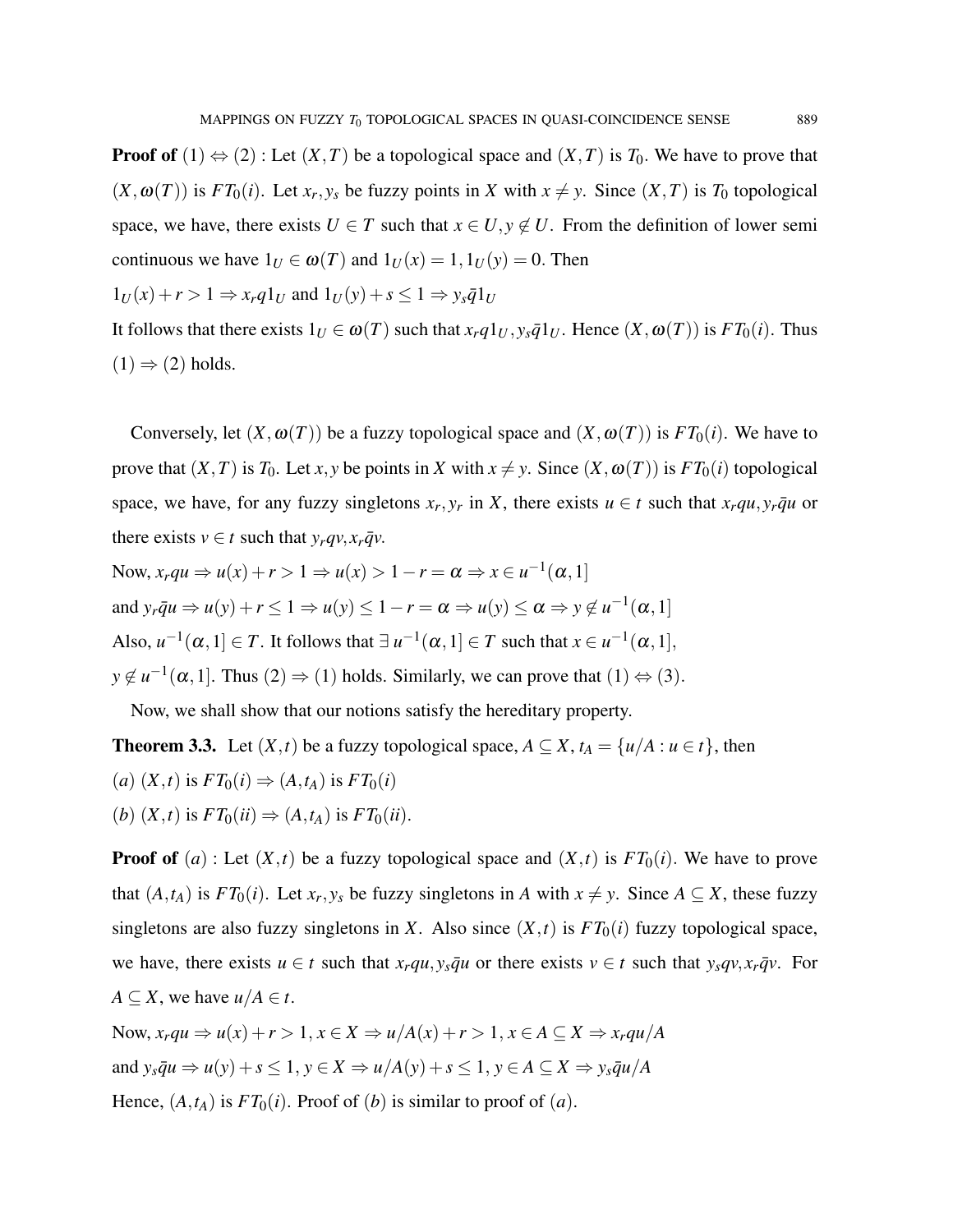Now, we shall show that our notions satisfy the productive and projective properties.

**Theorem 3.4.** Let  $(X_i, t_i)$ ,  $i \in \Lambda$  be fuzzy topological spaces and  $X = \prod_{i \in \Lambda} X_i$  and t be the product topology on *X*, then

(*a*) for all  $i \in \Lambda$ ,  $(X_i, t_i)$  is  $FT_0(i)$  if and only if  $(X, t)$  is  $FT_0(i)$ .

(*b*) for all  $i \in \Lambda$ ,  $(X_i, t_i)$  is  $FT_0(ii)$  if and only if  $(X, t)$  is  $FT_0(ii)$ .

**Proof of**  $(b)$ : Let for all  $i \in \Lambda$ ,  $(X_i, t_i)$  is  $FT_0(ii)$  space. We have to prove that  $(X, t)$  is  $FT_0(ii)$ . Let  $x_r, y_s$  be fuzzy singletons in *X* with  $x \neq y$ . Then  $(x_i)_r, (y_i)_s$  are fuzzy singletons with  $x_i \neq y_i$ for some  $i \in \Lambda$ . Since  $(X_i, t_i)$  is  $FT_0(ii)$ , there exists  $u_i \in t_i$  such that  $(x_i)_r q u_i$ ,  $(y_i)_s \cap u_i = 0$  or there exists  $v_i \in t_i$  such that  $(y_i)_s qv_i, (x_i)_r \cap v_i = 0$ . But, we have  $\pi_i(x) = x_i$  and  $\pi_i(y) = y_i$ .

Now,  $(x_i)_r q u_i \Rightarrow u_i(x_i) + r > 1, x \in X \Rightarrow u_i(\pi_i(x)) + r > 1$ 

$$
\Rightarrow (u_i \circ \pi_i)(x) + r > 1 \Rightarrow x_r q(u_i \circ \pi_i)
$$

and  $(y_i)_s \cap u_i = 0 \Rightarrow u_i(y_i) = 0, y \in X \Rightarrow u_i(\pi_i(y)) = 0, y \in X$ 

$$
\Rightarrow (u_i \circ \pi_i)(y) = 0 \Rightarrow y_s \cap (u_i \circ \pi_i) = 0
$$

It follows that there exists  $(u_i \circ \pi_i) \in t_i$  such that  $x_r q(u_i \circ \pi_i)$ ,  $y_s \cap (u_i \circ \pi_i) = 0$ . Hence,  $(X, t)$  is  $FT_0(ii)$ .

Conversely, let  $(X,t)$  be a fuzzy topological space and  $(X,t)$  is  $FT_0(it)$ . We have to prove that  $(X_i,t_i), i \in \Lambda$  is  $FT_0(ii)$ . Let  $a_i$  be a fixed element in  $X_i$ . Let  $A_i = \{x \in X = \Pi_{i \in \Lambda} X_i : x_j =$ *a*<sub>*j*</sub> for some  $i \neq j$ . Then  $A_i$  is a subset of *X*, and hence  $(A_i, t_{A_i})$  is a subspace of  $(X, t)$ . Since  $(X,t)$  is  $FT_0(ii)$ , so  $(A_i, t_{A_i})$  is  $FT_0(ii)$ . Now, we have  $A_i$  is homeomorphic image of  $X_i$ . Hence, for all  $i \in \Lambda$ ,  $(X_i, t_i)$  is  $FT_0(ii)$  space. Thus  $(b)$  holds. Proof of  $(a)$  is similar to proof of  $(b)$ .

Now, we shall show that our notions satisfy the order preserving property.

**Theorem 3.5.** Let  $(X, t)$  and  $(Y, s)$  be two fuzzy topological spaces and  $f : X \to Y$  be a one-one, onto and fuzzy open map then,

(a) 
$$
(X,t)
$$
 is  $FT_0(i) \Rightarrow (Y,s)$  is  $FT_0(i)$ 

(b) 
$$
(X,t)
$$
 is  $FT_0(ii) \Rightarrow (Y,s)$  is  $FT_0(ii)$ .

**Proof of**  $(a)$ : Let  $(X, t)$  be a fuzzy topological space and  $(X, t)$  is  $FT_0(i)$ . Also let  $x'_r, y'_s$  be fuzzy singletons in *Y* with  $x' \neq y'$ . Since *f* is onto then there exist  $x, y \in X$  with  $f(x) = x'$ ,  $f(y) = y'$ and  $x_r, y_s$  are fuzzy singletons in *X* with  $x \neq y$  as *f* is one-one. Again since  $(X,t)$  is  $FT_0(i)$ space, there exists  $u \in t$  such that  $x_r q u$ ,  $y_s \bar{q} u$  or there exists  $v \in t$  such that  $y_s q v$ ,  $x_r \bar{q} v$ .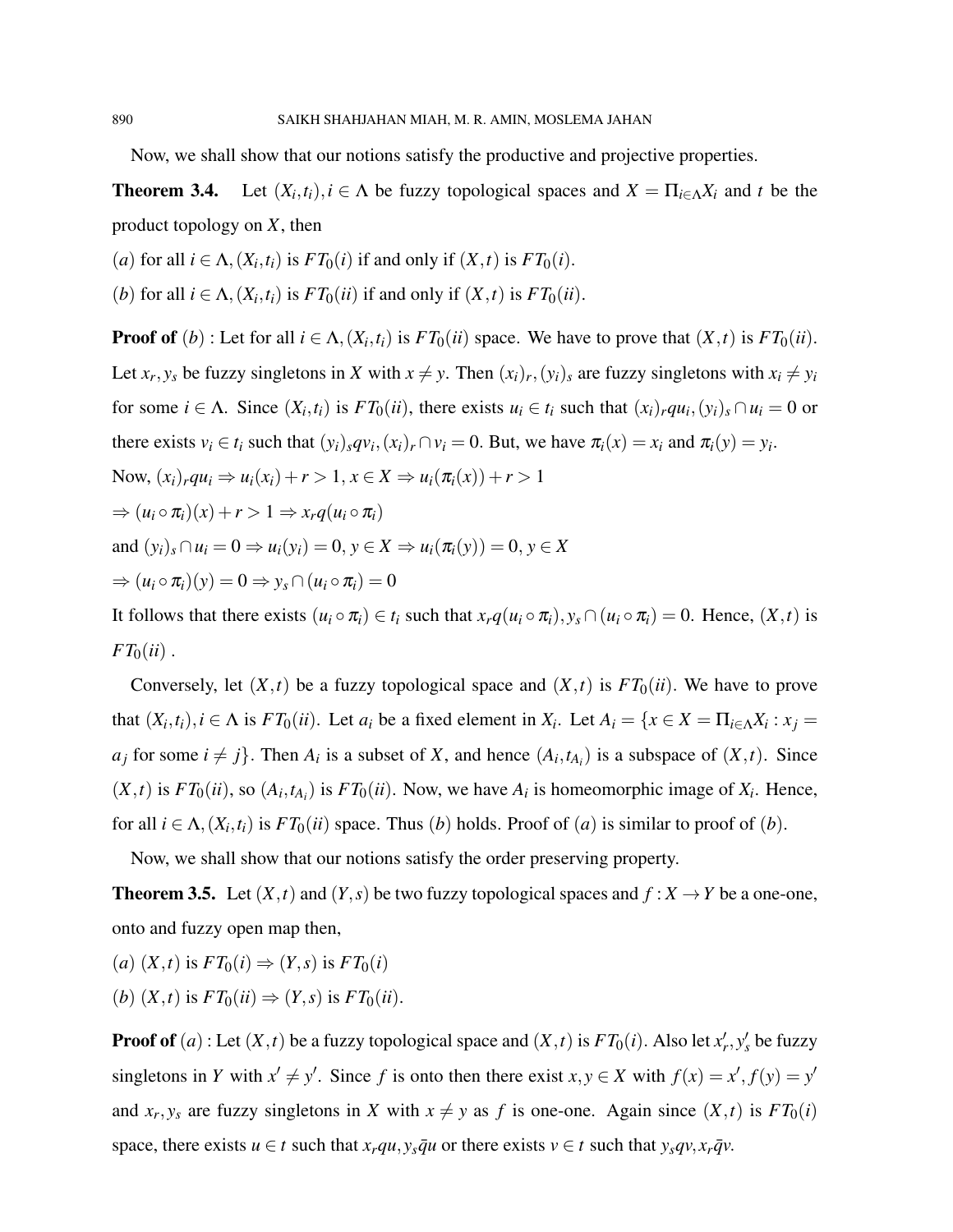Now,  $x_rqu \Rightarrow u(x) + r > 1$  and,  $y_s\bar{q}u \Rightarrow u(y) + s \leq 1$ Now,  $f(u)(x') = \{ \sup u(x) : f(x) = x' \} \Rightarrow f(u)(x') = u(x)$ , for some *x* and  $f(u)(y') = \{ \text{sup } u(y) : f(y) = y' \} \Rightarrow f(u)(y') = u(y)$ , for some *y* Also, since *f* is fuzzy open map then  $f(u) \in s$  as  $u \in t$ . Again,  $u(x) + r > 1 \Rightarrow f(u)(x') + r > 1 \Rightarrow x'_r q f(u)$ and,  $u(y) + s \le 1 \Rightarrow f(u)(y') + s \le 1 \Rightarrow y'_s \bar{q} f(u)$ . It follows that there exists  $f(u) \in s$  such that  $x'_r q f(u), y'_s \bar{q} f(u)$ . Hence,  $(Y, s)$  is  $FT_0(i)$  space.

Proof of (*b*) is similar to proof of (*a*).

**Theorem 3.6.** Let  $(X, t)$  and  $(Y, s)$  be two fuzzy topological spaces and  $f : X \to Y$  be a one-one and fuzzy continuous map then,

- $(a)$   $(Y, s)$  is  $FT_0(i) \Rightarrow (X, t)$  is  $FT_0(i)$
- (*b*)  $(Y, s)$  is  $FT_0(ii) \Rightarrow (X, t)$  is  $FT_0(ii)$ .

**Proof of**  $(b)$ : Let  $(Y, s)$  be a fuzzy topological space and  $(Y, s)$  is  $FT_0(ii)$ . Also let  $x_r, y_s$  be fuzzy singletons in *X* with  $x \neq y$ . Then  $(f(x))_r$ ,  $(f(y))_s$  are fuzzy singletons in *Y* with  $f(x) \neq f(y)$  as *f* is one-one. Again, since  $(Y, s)$  is  $FT_0(ii)$  space, there exists  $u \in s$  such that  $(f(x))_r qu, (f(y))_s \cap$ *u* = 0 or there exists *v* ∈ *s* such that  $(f(y))_s qv$ , $(f(x))_r ∩ v = 0$ . Now,  $(f(x))_r q u \Rightarrow u(f(x)) + r > 1 \Rightarrow f^{-1}(u(x)) + r > 1$  $\Rightarrow (f^{-1}(u))(x) + r > 1 \Rightarrow x_r q f^{-1}(u)$ and,  $(f(y))_s \cap u = 0 \Rightarrow u(f(y)) = 0 \Rightarrow f^{-1}(u(y)) = 0$  $\Rightarrow (f^{-1}(u))(y) = 0 \Rightarrow y_s \cap f^{-1}(u) = 0.$ 

Now, since f is fuzzy continuous map and  $u \in s$  then  $f^{-1}(u) \in t$ . It follows that there exists  $f^{-1}(u) \in t$  such that  $x_r q f^{-1}(u)$ ,  $y_s \cap f^{-1}(u) = 0$ . Hence,  $(X, t)$  is  $FT_0(ii)$  space. Proof of  $(a)$  is similar to proof of (*b*).

As our next work, here we introduce two theorems on our second notion. The idea of these theorems are taken from M. R. Amin and M. S. Hossain [4].

**Theorem 3.7.** If  $\{(X_i,t_i)\}_i \in \Lambda$  is a family of  $FT_0(ii)$  fts and  $\{f_i: X \to (X_i,t_i)\}_i \in \Lambda$ , a family of one-one and fuzzy continuous functions, then the initial fuzzy topology on *X* for the family  ${f_i}_i \in \Lambda$  is  $FT_0(ii)$ .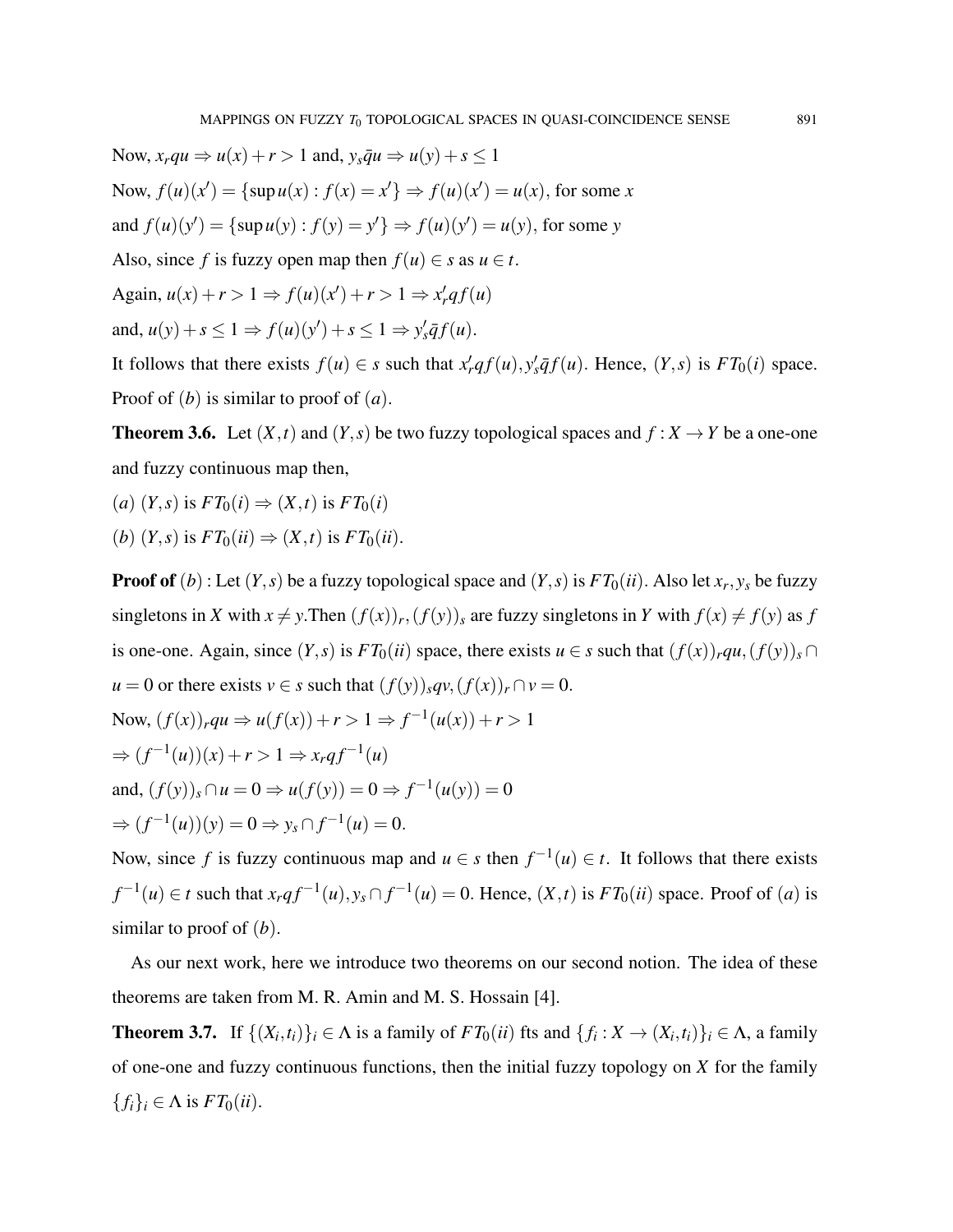**Proof:** Let *t* be the initial fuzzy topology on *X* for the family  $\{f_i\}_i \in \Lambda$ . Let  $x_r, y_s$  be fuzzy singletons in X with  $x \neq y$ . Then  $f_i(x), f_i(y) \in X_i$  and  $f_i(x) \neq f_i(y)$  as  $f_i$  is one-one. Since  $(X_i, t_i)$ is  $FT_0(ii)$ , then for every two distinct fuzzy singletons  $(f_i(x))_r$ ,  $(f_i(y))_s$  in  $X_i$ , there exist fuzzy sets  $u_i$  or  $v_i \in t_i$  such that  $(f_i(x))_r q u_i$ ,  $(f_i(y))_s \cap u_i = 0$  or  $(f_i(y))_s q v_i$ ,  $(f_i(x))_r \cap v_i = 0$ .

Now,  $(f_i(x))$ *r* $qu_i$  and  $(f_i(y))$ <sub>*s*</sub> ∩  $u_i = 0$ .

That is  $u_i(f_i(x)) + r > 1$  and  $u_i(f_i(y)) = 0$ .

That is  $f_i^{-1}$  $f_i^{-1}(u_i)(x) + r > 1$  and  $f_i^{-1}$  $i^{-1}(u_i)(y) = 0.$ 

This is true for every  $i \in \Lambda$ . So,  $\inf f_i^{-1}$  $i_i^{-1}(u_i)(x) + r > 1$  and  $\inf f_i^{-1}$  $\int_{i}^{t-1} (u_i)(y) = 0.$ 

Let  $u = \inf f_i^{-1}$  $i_i^{-1}(u_i)$ . Then  $u \in t$  as  $f_i$  is fuzzy continuous. So,  $u(x) + r > 1$  and  $u(y) = 0$ . Hence, *x*<sup>*r*</sup>*qu* and *y*<sup>*s*</sup> ∩ *u* = 0. Therefore,  $(X, t)$  is *FT*<sub>0</sub>(*ii*). Thus, the proof is complete.

**Theorem 3.8.** If  $\{(X_i,t_i)\}_i \in \Lambda$  is a family of  $FT_0(ii)$  fts and  $\{f_i(X_i,t_i) \to X\}_i \in \Lambda$ , a family of fuzzy open and bijective function, then the final fuzzy topology on *X* for the family  $\{f_i\}_i \in \Lambda$  is *FT*0(*ii*).

**Proof:** Let *t* be the initial fuzzy topology on *X* for the family  $\{f_i\}_i \in \Lambda$ . Let  $x_r, y_s$  be fuzzy singletons in *X* with  $x \neq y$ . Then  $f_i^{-1}$  $f_i^{-1}(x)$ ,  $f_i^{-1}$ *i*<sup>-1</sup>(*y*) ∈ *X<sub>i</sub>* and  $f_i^{-1}$  $f_i^{-1}(x) \neq f_i^{-1}$  $f_i^{-1}(y)$  as  $f_i$  is bijective. Since  $(X_i, t_i)$  is  $FT_0(ii)$ , then for every two distinct fuzzy singletons  $(f_i^{-1})$  $(i^{-1}(x))_r$ ,  $(f_i^{-1})$  $(i^{-1}(y))_s$  in  $X_i$ , there exist fuzzy sets *u<sub>i</sub>* or  $v_i \in t_i$  such that  $(f_i^{-1})$  $(i^{-1}(x))_r q u_i$ ,  $(f_i^{-1})$  $(i^{-1}(y))_s \cap u_i = 0$  or  $(f_i^{-1})$  $\int_{i}^{-1}(y)g_{}dy_{i}$  $(f_i^{-1})$  $\int_{i}^{i-1}(x)$ *r*∩*v<sub>i</sub>* = 0. Now,  $(f_i^{-1})$  $f_i^{-1}(x)$ *r* $q u_i$  and  $(f_i^{-1})$  $\int_{i}^{i-1} (y)$ )<sub>*s*</sub> ∩ *u*<sub>*i*</sub> = 0. That is,  $u_i(f_i^{-1})$  $f_i^{-1}(x)$  + *r* > 1 and *u<sub>i</sub>*( $f_i^{-1}$  $j_i^{-1}(y) = 0.$ That is,  $f_i(u_i)(x) + r > 1$  and  $f_i(u_i)(y) = 0$ . This is true for every  $i \in \Lambda$ . So,  $\inf f_i(u_i)(x) + r > 1$  and  $\inf f_i(u_i)(y) = 0$ . Let  $u = \inf f_i(u_i)$ . Then  $u \in t$  as  $f_i$  is fuzzy open. So,  $u(x) + r > 1$  and  $u(y) = 0$ . Hence,  $x_rqu$  and  $y_s \cap u = 0$ . Therefore,  $(X, t)$  is  $FT_0(it)$ . This completes the proof.

## 4. Conclusion

Fuzzy topology is an important and a major area of mathematics. In this paper, we introduce and study notion of  $T_0$  separation axiom in fts in quasi-coincidence sense. We have shown that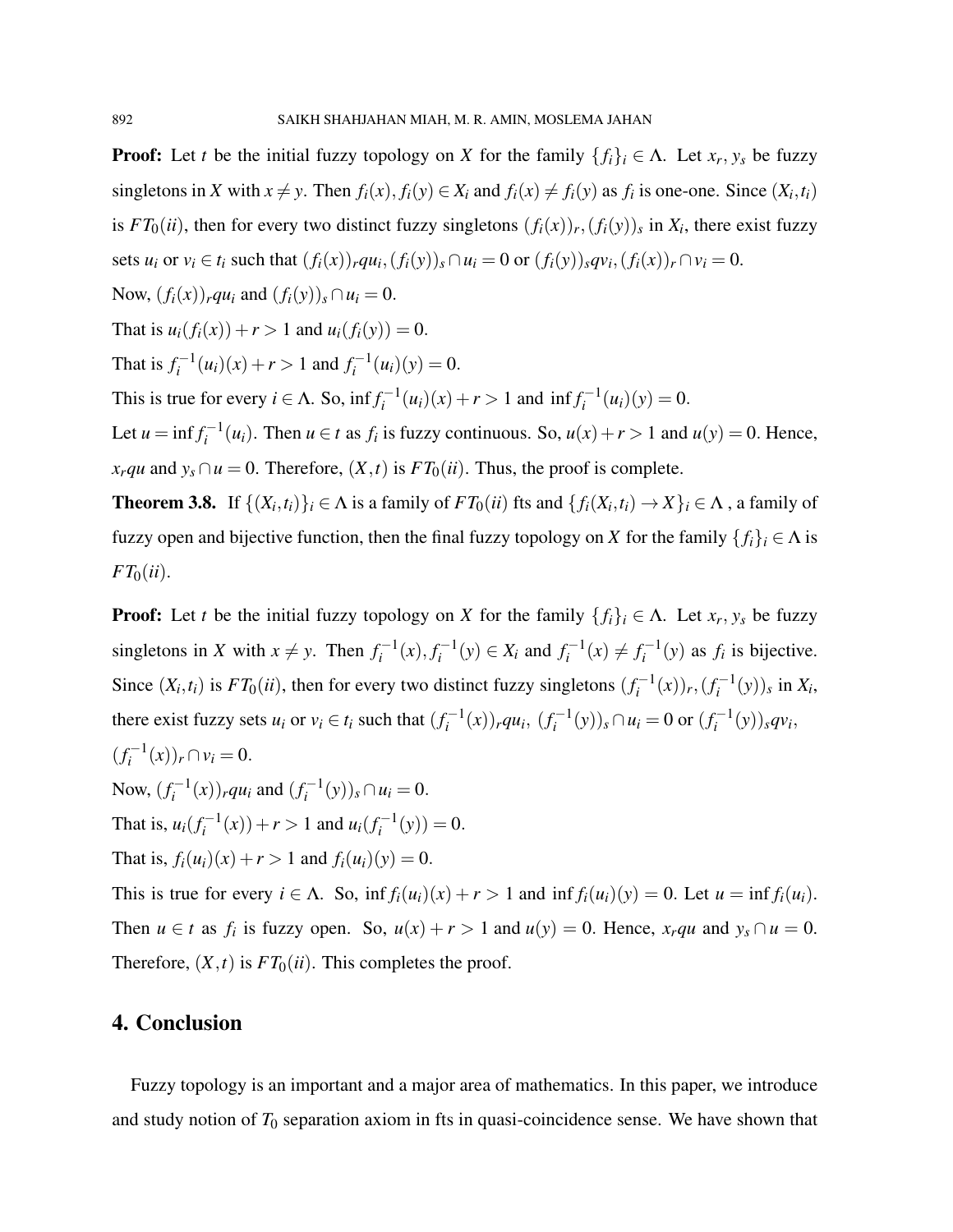all of our concepts are good extension of their counterparts and are stronger than other such notion [22]. Further, we have shown that hereditary, productive, projective and order preserving properties hold on our concepts. Finally, initial and final fuzzy topologies are studied on one of our notions. We hope that the findings of this paper will be helpful for researchers to carry out a general framework for more expansion of fuzzy mathematics.

### Conflict of Interests

The authors declare that there is no conflict of interests.

#### **REFERENCES**

- [1] D. M. Ali, On certain separation and connectedness concepts in fuzzy topology, PhD, Banaras Hindu University, India, 1990.
- [2] M. R. Amin, D.M. Ali and M. S. Hossain, On *T*<sup>0</sup> fuzzy bitopological spaces, J. Bangladesh Acad. Sci. 32(2) (2014), 209-217.
- [3] M. R. Amin, D.M. Ali and M. S. Hossain, *T*<sup>2</sup> Concepts in fuzzy bitopological spaces, J. Math. Comput.Sci. 4(6) (2014,) 1055-1063.
- [4] M. R. Amin and M. S. Hossain,  $R_0$  concepts in fuzzy bitopological spaces, Ann. Fuzzy Math. Inform. 11(6) (2016), 945-955.
- [5] C. L. Chang, Fuzzy topological spaces, J. Math. Anal. Appl. 24(1968), 182-192.
- [6] Fora. Ali Ahmd, Separations axioms for fuzzy spaces, Fuzzy Sets Syst. 33 (1989), 59-75.
- [7] T. A. Goguen, Fuzzy Tychonoff theorem, J. Math. Anal. Appl. 43 (1973), 734-742.
- [8] A. C. Guler, Goknur Kale, Regularity and normality in soft ideal topological spaces, Ann. Fuzzy Math. Inform. 9(3) (2015), 373-383.
- [9] M. S. Hossain and D. M. Ali, *On T*<sup>1</sup> *Fuzzy Bitopological Spaces*, J. Bangladesh Acad. Sci. 31(2007), 129-135.
- [10] B. Hutton, Normality in fuzzy topological spaces, J.Math. Anal. Appl. 50 (1975), 74-79.
- [11] Kandil and El-Shafee, Separation axioms for fuzzy bitopological spaces, J. Inst. Math. Comput. Sci. 4(3)(1991), 373-383.
- [12] S. Lipschutz, General topology, Schaum publishing company, 1965.
- [13] R. Lowen, Fuzzy topological spaces and fuzzy compactness, J. Math. Anal. Appl. 56(1976), 621-633.
- [14] R. Lowen, Initial and final fuzzy topologies and fuzzy Tyconoff theorem, J. Math. Anal. Appl. 58(1977), 11-21.
- [15] S.R. Malghan and S.S. Benchalli, On open maps, closed maps and local compactness in fuzzy topological spaces, J.Math. Anal. Appl. 99(2)(1984), 338-349.